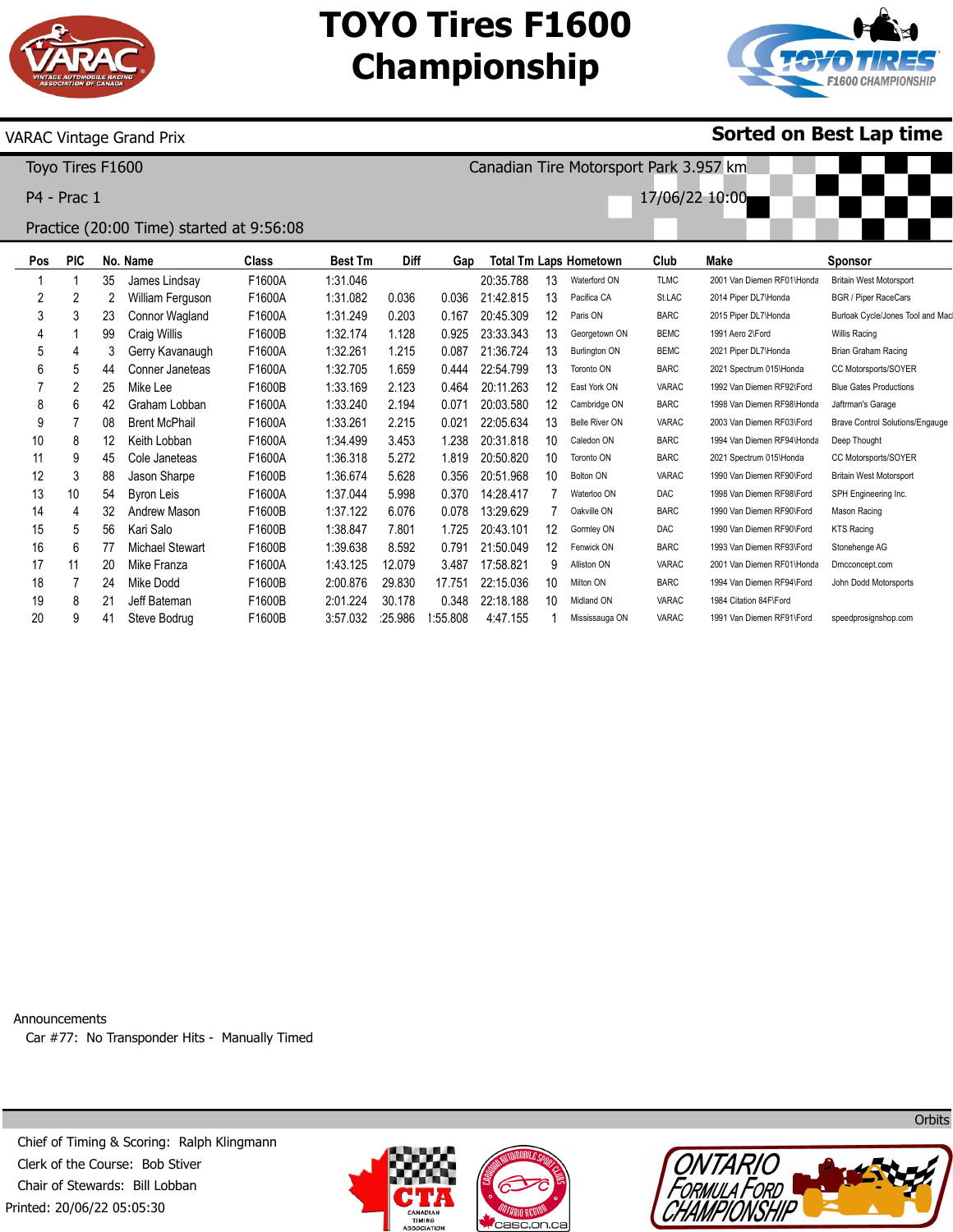# **TOYO Tires F1600 Championship**



### VARAC Vintage Grand Prix

|                                          | Toyo Tires F1600     |                      |                              |                                      | Canadian Tire Motorsport Park 3.957 km |                      |                                   |                                        |                      |                       |                              |  |  |
|------------------------------------------|----------------------|----------------------|------------------------------|--------------------------------------|----------------------------------------|----------------------|-----------------------------------|----------------------------------------|----------------------|-----------------------|------------------------------|--|--|
| P4 - Prac 1                              |                      |                      |                              |                                      |                                        |                      |                                   | 17/06/22 10:00                         |                      |                       |                              |  |  |
| Practice (20:00 Time) started at 9:56:08 |                      |                      |                              |                                      |                                        |                      |                                   |                                        |                      |                       |                              |  |  |
| Lap                                      | Lap Tm               | Diff                 | <b>Time of Day</b>           | Lap<br>$\mathbf{1}$                  | Lap Tm<br>1:55.338                     | Diff<br>$+23.077$    | <b>Time of Day</b><br>9:58:30.134 | Lap                                    | Lap Tm               | Diff                  | <b>Time of Day</b>           |  |  |
| (35) James Lindsay                       |                      |                      |                              | $\overline{c}$                       | 1:36.792                               | $+4.531$             | 10:00:06.926                      | $\overline{\mathbf{4}}$<br>$\mathbf 5$ | 1:34.241<br>1:34.346 | $+0.980$<br>$+1.085$  | 10:03:15.630<br>10:04:49.976 |  |  |
| $\overline{1}$                           | 1:54.416             | $+23.370$            | 9:58:20.650                  | 3                                    | 1:36.416                               | $+4.155$             | 10:01:43.342                      | 6                                      | 1:33.505             | $+0.244$              | 10:06:23.481                 |  |  |
| $\mathbf 2$                              | 1:32.987             | $+1.941$             | 9:59:53.637                  | $\overline{4}$                       | 1:33.521                               | $+1.260$             | 10:03:16.863                      | $\overline{7}$                         | 1:33.827             | $+0.566$              | 10:07:57.308                 |  |  |
| 3                                        | 1:32.045             | $+0.999$             | 10:01:25.682                 | 5                                    | 1:33.366                               | $+1.105$             | 10:04:50.229                      | 8                                      | 1:37.094             | $+3.833$              | 10:09:34.402                 |  |  |
| 4                                        | 1:33.004             | $+1.958$             | 10:02:58.686                 | 6                                    | 1:33.022                               | $+0.761$             | 10:06:23.251                      | $\boldsymbol{9}$                       | 1:33.506             | $+0.245$              | 10:11:07.908                 |  |  |
| 5                                        | 1:31.680             | $+0.634$             | 10:04:30.366                 | $\overline{7}$                       | 1:33.805                               | $+1.544$             | 10:07:57.056                      | 10                                     | 1:33.261             |                       | 10:12:41.169                 |  |  |
| 6                                        | 1:31.046             |                      | 10:06:01.412                 | 8                                    | 1:39.232                               | $+6.971$             | 10:09:36.288                      | 11                                     | 1:33.374             | $+0.113$              | 10:14:14.543                 |  |  |
| $\overline{7}$                           | 1:31.567             | $+0.521$             | 10:07:32.979                 | 9                                    | 1:33.142                               | $+0.881$             | 10:11:09.430                      | 12                                     | 1:34.453             | $+1.192$              | 10:15:48.996                 |  |  |
| 8                                        | 1:32.991             | $+1.945$             | 10:09:05.970                 | 10                                   | 1:33.307                               | $+1.046$             | 10:12:42.737                      | p13                                    | 2:24.980             | $+51.719$             | 10:18:13.976                 |  |  |
| 9                                        | 1:31.609             | $+0.563$             | 10:10:37.579                 | 11                                   | 1:32.261                               |                      | 10:14:14.998                      |                                        |                      |                       |                              |  |  |
| 10                                       | 1:31.231             | $+0.185$             | 10:12:08.810                 | 12                                   | 1:33.531                               | $+1.270$             | 10:15:48.529                      | (12) Keith Lobban                      |                      |                       |                              |  |  |
| 11                                       | 1:32.501             | $+1.455$             | 10:13:41.311                 | p13                                  | 1:56.537                               | $+24.276$            | 10:17:45.066                      | $\mathbf{1}$                           | 2:09.725             | $+35.226$             | 9:59:03.646                  |  |  |
| 12                                       | 1:31.129             | $+0.083$             | 10:15:12.440                 |                                      |                                        |                      |                                   | $\overline{\mathbf{c}}$                | 1:56.593             | $+22.094$             | 10:01:00.239                 |  |  |
| 13                                       | 1:31.690             | $+0.644$             | 10:16:44.130                 | (44) Conner Janeteas<br>$\mathbf{1}$ | 1:53.562                               | $+20.857$            | 9:58:29.616                       | p3                                     | 4:11.413             | $+2:36.914$           | 10:05:11.652                 |  |  |
| (2) William Ferguson                     |                      |                      |                              | $\overline{c}$                       | 1:36.731                               | $+4.026$             | 10:00:06.347                      | $\overline{\mathbf{4}}$<br>$\mathbf 5$ | 1:49.684<br>1:37.272 | $+15.185$<br>$+2.773$ | 10:07:01.336<br>10:08:38.608 |  |  |
| $\overline{1}$                           | 1:56.105             | $+25.023$            | 9:58:52.979                  | 3                                    | 1:36.239                               | $+3.534$             | 10:01:42.586                      | 6                                      | 1:39.399             | $+4.900$              | 10:10:18.007                 |  |  |
| $\mathbf 2$                              | 1:34.779             | $+3.697$             | 10:00:27.758                 | $\overline{4}$                       | 1:33.226                               | $+0.521$             | 10:03:15.812                      | $\overline{7}$                         | 1:36.955             | $+2.456$              | 10:11:54.962                 |  |  |
| 3                                        | 1:33.513             | $+2.431$             | 10:02:01.271                 | 5                                    | 1:33.225                               | $+0.520$             | 10:04:49.037                      | 8                                      | 1:34.899             | $+0.400$              | 10:13:29.861                 |  |  |
| 4                                        | 1:33.487             | $+2.405$             | 10:03:34.758                 | 6                                    | 1:32.789                               | $+0.084$             | 10:06:21.826                      | $\boldsymbol{9}$                       | 1:35.800             | $+1.301$              | 10:15:05.661                 |  |  |
| 5                                        | 1:34.186             | $+3.104$             | 10:05:08.944                 | $\overline{7}$                       | 1:32.705                               |                      | 10:07:54.531                      | 10                                     | 1:34.499             |                       | 10:16:40.160                 |  |  |
| 6                                        | 1:32.008             | $+0.926$             | 10:06:40.952                 | 8                                    | 1:35.374                               | $+2.669$             | 10:09:29.905                      |                                        |                      |                       |                              |  |  |
| $\overline{7}$                           | 1:32.465             | $+1.383$             | 10:08:13.417                 | 9                                    | 1:33.239                               | $+0.534$             | 10:11:03.144                      |                                        | (45) Cole Janeteas   |                       |                              |  |  |
| 8                                        | 1:33.014             | $+1.932$             | 10:09:46.431                 | 10                                   | 1:34.748                               | $+2.043$             | 10:12:37.892                      | $\mathbf{1}$                           | 2:07.084             | $+30.766$             | 9:59:08.397                  |  |  |
| 9                                        | 1:31.082             |                      | 10:11:17.513                 | 11                                   | 1:32.729                               | $+0.024$             | 10:14:10.621                      | $\overline{\mathbf{c}}$                | 1:48.586             | $+12.268$             | 10:00:56.983                 |  |  |
| 10                                       | 1:31.575             | $+0.493$             | 10:12:49.088                 | 12                                   | 1:32.894                               | $+0.189$             | 10:15:43.515                      | 3                                      | 1:40.720             | $+4.402$              | 10:02:37.703                 |  |  |
| 11                                       | 1:32.339             | $+1.257$             | 10:14:21.427                 | p13                                  | 3:19.626                               | $+1:46.921$          | 10:19:03.141                      | $\sqrt{4}$                             | 1:38.549             | $+2.231$              | 10:04:16.252                 |  |  |
| 12                                       | 1:31.304             | $+0.222$             | 10:15:52.731                 |                                      |                                        |                      |                                   | $\sqrt{5}$                             | 1:36.924             | $+0.606$              | 10:05:53.176                 |  |  |
| p13                                      | 1:58.426             | $+27.344$            | 10:17:51.157                 | (25) Mike Lee                        |                                        |                      |                                   | p <sub>6</sub>                         | 3:47.661             | $+2:11.343$           | 10:09:40.837                 |  |  |
|                                          |                      |                      |                              | $\mathbf{1}$                         | 1:59.385                               | $+26.216$            | 9:58:26.982                       | $\sqrt{ }$                             | 1:55.301             | $+18.983$             | 10:11:36.138                 |  |  |
| (23) Connor Wagland<br>$\overline{1}$    | 1:53.308             | $+22.059$            | 9:58:24.204                  | $\overline{c}$<br>3                  | 1:40.801<br>1:38.197                   | $+7.632$<br>$+5.028$ | 10:00:07.783<br>10:01:45.980      | 8                                      | 1:36.555             | $+0.237$              | 10:13:12.693                 |  |  |
| $\mathbf 2$                              | 1:33.506             | $+2.257$             | 9:59:57.710                  | $\overline{4}$                       | 1:38.307                               | $+5.138$             | 10:03:24.287                      | $\boldsymbol{9}$<br>p10                | 1:36.318             | $+33.833$             | 10:14:49.011                 |  |  |
| 3                                        | 1:32.228             | $+0.979$             | 10:01:29.938                 | 5                                    | 1:35.865                               | $+2.696$             | 10:05:00.152                      |                                        | 2:10.151             |                       | 10:16:59.162                 |  |  |
| p4                                       | 1:46.279             | $+15.030$            | 10:03:16.217                 | 6                                    | 1:35.600                               | $+2.431$             | 10:06:35.752                      | (88) Jason Sharpe                      |                      |                       |                              |  |  |
| 5                                        | 2:54.826             | $+1:23.577$          | 10:06:11.043                 | $\overline{7}$                       | 1:35.924                               | $+2.755$             | 10:08:11.676                      | $\mathbf{1}$                           | 1:57.271             | $+20.597$             | 9:58:40.681                  |  |  |
| 6                                        | 1:32.475             | $+1.226$             | 10:07:43.518                 | 8                                    | 1:33.447                               | $+0.278$             | 10:09:45.123                      | $\mathbf 2$                            | 1:40.629             | $+3.955$              | 10:00:21.310                 |  |  |
| $\overline{7}$                           | 1:31.964             | $+0.715$             | 10:09:15.482                 | 9                                    | 1:33.610                               | $+0.441$             | 10:11:18.733                      | 3                                      | 1:39.106             | $+2.432$              | 10:02:00.416                 |  |  |
| 8                                        | 1:32.509             | $+1.260$             | 10:10:47.991                 | 10                                   | 1:33.169                               |                      | 10:12:51.902                      | $\overline{4}$                         | 1:37.558             | $+0.884$              | 10:03:37.974                 |  |  |
| 9                                        | 1:31.249             |                      | 10:12:19.240                 | 11                                   | 1:33.469                               | $+0.300$             | 10:14:25.371                      | p <sub>5</sub>                         | 1:55.654             | +18.980               | 10:05:33.628                 |  |  |
| 10                                       | 1:31.445             | $+0.196$             | 10:13:50.685                 | p12                                  | 1:54.234                               | $+21.065$            | 10:16:19.605                      | $\,6\,$                                | 4:54.274             | $+3:17.600$           | 10:10:27.902                 |  |  |
| 11                                       | 1:31.358             | $+0.109$             | 10:15:22.043                 |                                      |                                        |                      |                                   | $\overline{7}$                         | 1:39.102             | $+2.428$              | 10:12:07.004                 |  |  |
| 12                                       | 1:31.608             | $+0.359$             | 10:16:53.651                 | (42) Graham Lobban                   |                                        |                      |                                   | 8                                      | 1:39.103             | $+2.429$              | 10:13:46.107                 |  |  |
|                                          |                      |                      |                              | $\mathbf{1}$                         | 1:54.804                               | $+21.564$            | 9:58:47.250                       | $\boldsymbol{9}$                       | 1:37.529             | $+0.855$              | 10:15:23.636                 |  |  |
| (99) Craig Willis                        |                      |                      |                              | $\overline{\mathbf{c}}$              | 1:41.538                               | $+8.298$             | 10:00:28.788                      | 10                                     | 1:36.674             |                       | 10:17:00.310                 |  |  |
| $\mathbf{1}$                             | 2:03.365             | $+31.191$            | 9:58:32.965                  | 3                                    | 1:35.807                               | $+2.567$             | 10:02:04.595                      |                                        |                      |                       |                              |  |  |
| $\overline{c}$<br>3                      | 1:40.928             | $+8.754$             | 10:00:13.893                 | 4<br>5                               | 1:34.381                               | $+1.141$             | 10:03:38.976<br>10:05:14.952      | (54) Byron Leis                        |                      |                       |                              |  |  |
|                                          | 1:36.666             | $+4.492$             | 10:01:50.559                 |                                      | 1:35.976                               | $+2.736$             | 10:06:48.804                      | $\mathbf{1}$                           | 1:59.650             | $+22.606$             | 9:58:41.747                  |  |  |
| 4<br>5                                   | 1:36.614<br>1:35.868 | $+4.440$<br>$+3.694$ | 10:03:27.173<br>10:05:03.041 | 6<br>$\overline{7}$                  | 1:33.852<br>1:33.285                   | $+0.612$<br>$+0.045$ | 10:08:22.089                      | $\sqrt{2}$<br>3                        | 1:41.696<br>1:39.083 | $+4.652$<br>$+2.039$  | 10:00:23.443<br>10:02:02.526 |  |  |
| 6                                        | 1:34.360             | $+2.186$             | 10:06:37.401                 | 8                                    | 1:33.400                               | $+0.160$             | 10:09:55.489                      | $\sqrt{4}$                             | 1:37.044             |                       | 10:03:39.570                 |  |  |
| $\overline{7}$                           | 1:33.732             | $+1.558$             | 10:08:11.133                 | 9                                    | 1:35.085                               | $+1.845$             | 10:11:30.574                      | p <sub>5</sub>                         | 2:36.982             | +59.938               | 10:06:16.552                 |  |  |
| 8                                        | 1:33.549             | $+1.375$             | 10:09:44.682                 | 10                                   | 1:33.866                               | $+0.626$             | 10:13:04.440                      | $\,6\,$                                | 1:56.646             | $+19.602$             | 10:08:13.198                 |  |  |
| 9                                        | 1:33.309             | $+1.135$             | 10:11:17.991                 | 11                                   | 1:34.242                               | $+1.002$             | 10:14:38.682                      | p7                                     | 2:23.561             | $+46.517$             | 10:10:36.759                 |  |  |
| 10                                       | 1:32.241             | $+0.067$             | 10:12:50.232                 | 12                                   | 1:33.240                               |                      | 10:16:11.922                      |                                        |                      |                       |                              |  |  |
| 11                                       | 1:32.210             | $+0.036$             | 10:14:22.442                 |                                      |                                        |                      |                                   |                                        | (32) Andrew Mason    |                       |                              |  |  |
| 12                                       | 1:32.174             |                      | 10:15:54.616                 | (08) Brent McPhail                   |                                        |                      |                                   | $\mathbf{1}$                           | 2:07.991             | $+30.869$             | 9:58:58.530                  |  |  |
| p13                                      | 3:47.069             | $+2:14.895$          | 10:19:41.685                 | 1                                    | 1:55.607                               | $+22.346$            | 9:58:29.131                       | $\mathbf 2$                            | 1:44.401             | $+7.279$              | 10:00:42.931                 |  |  |
|                                          |                      |                      |                              | $\overline{c}$                       | 1:36.968                               | $+3.707$             | 10:00:06.099                      | 3                                      | 1:38.057             | $+0.935$              | 10:02:20.988                 |  |  |
| (3) Gerry Kavanaugh                      |                      |                      |                              | 3                                    | 1:35.290                               | $+2.029$             | 10:01:41.389                      | 4                                      | 1:37.122             |                       | 10:03:58.110                 |  |  |

Printed: 20/06/22 05:05:49 Chief of Timing & Scoring: Ralph Klingmann Clerk of the Course: Bob Stiver Chair of Stewards: Bill Lobban





**Orbits** 

Page 1/2

 $\mathcal{N}$  where  $\mathcal{N}$ 

TONTARIO<br>Formula Ford<br>CHAMPIONSHIP